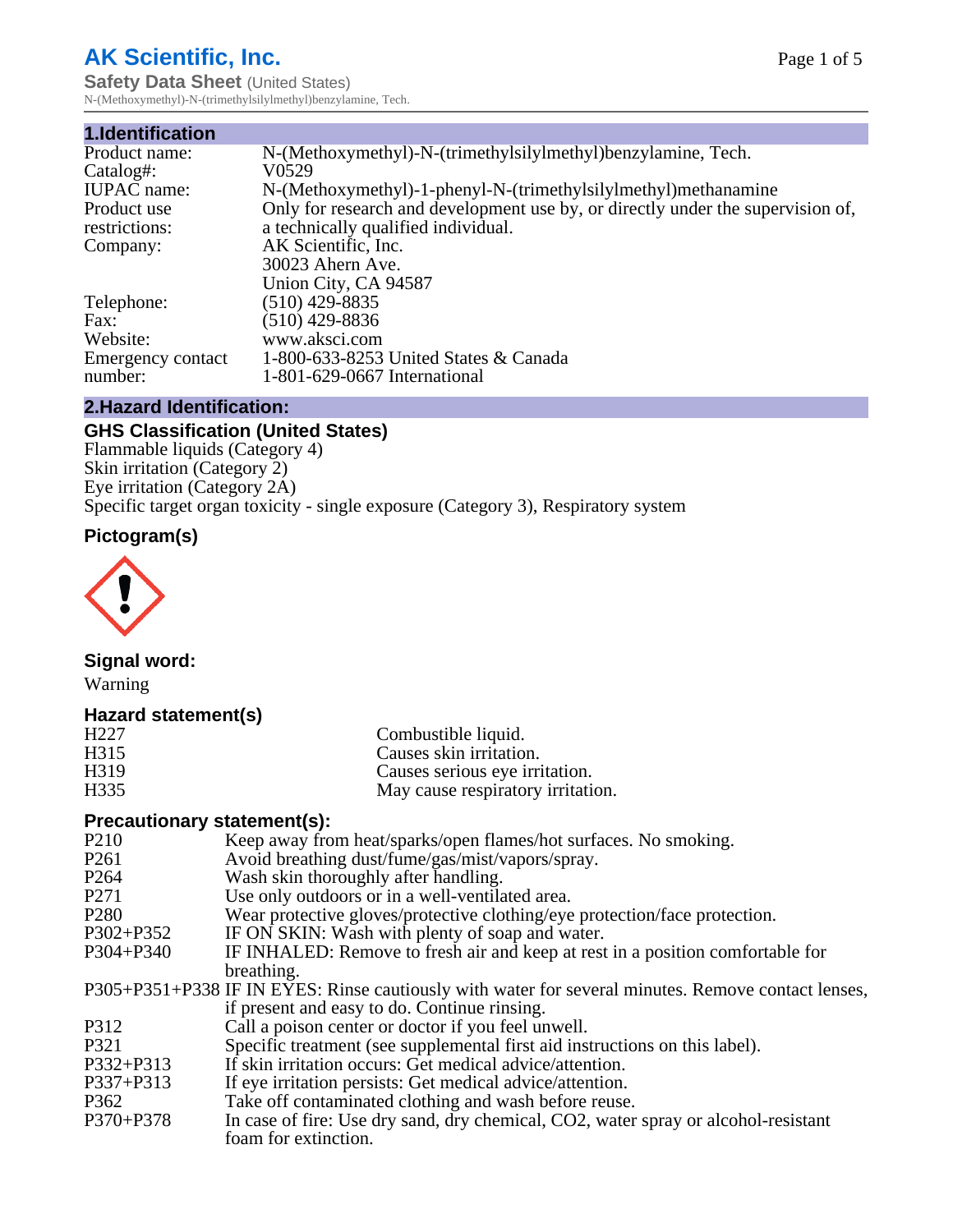| Dispose of contents/container to an approved waste disposal plant. |
|--------------------------------------------------------------------|
| Store in a well-ventilated place. Keep container tightly closed.   |

# **Hazards not otherwise classified (HNOC) or not covered by GHS:**

None

#### **3.Composition/Information on Ingredients**

| Synonyms: | N-Benzyl-1-methoxy-N-((trimethylsilyl)methyl)methanamine |
|-----------|----------------------------------------------------------|
| $CAS#$ :  | 93102-05-7                                               |
| Purity:   | $\sim 90\%$                                              |
| EC:       | Not available.                                           |

## **4. First Aid Measures**

**General Information:** Immediately remove any clothing contaminated by the product. Move out of dangerous area. Consult a physician and show this safety data sheet.

**Inhalation:** Move person to fresh air. If not breathing, give artificial respiration. If breathing is difficult, give oxygen. Obtain medical aid.

**Skin contact:** Immediately flush skin with running water for at least 15 minutes while removing contaminated clothing and shoes. Wash clothing before reuse. Obtain medical aid immediately.

**Eye contact:** Immediately flush open eyes with running water for at least 15 minutes. Obtain medical aid immediately.

**Ingestion:** Do NOT induce vomiting without medical advice. Rinse mouth with water. Never administer anything by mouth to an unconscious person. Obtain medical aid immediately.

**Most important symptoms and effects, both acute and delayed:** No further information available. Please see sections 2 and 11.

**Indication of any immediate medical attention and special treatment needed:** No further information available.

## **5. Fire Fighting Measures**

**Suitable extinguishing media:** Use water spray, dry chemical, carbon dioxide, or chemical foam. **Specific hazards arising from the chemical:** Carbon oxides, Nitrogen oxides, Silicon oxides. **Advice for firefighters:** As in any fire, wear a NIOSH-approved or equivalent, pressure-demand, self-contained breathing apparatus and full protective gear. During a fire, irritating and highly toxic gases may be generated by thermal decomposition or combustion.

## **6. Accidental Release Measures**

**Personal precautions, protective equipment and emergency procedures:** Wear protective equipment and keep unprotected personnel away. Ensure adequate ventilation. Remove all sources of ignition. Prevent further leak or spill if safe to do so. For personal protective equipment, please refer to section 8.

**Environmental precautions:** Do not let product enter drains, other waterways, or soil.

**Methods and materials for containment and cleaning up:** Prevent further leak or spill if safe to do so. Vacuum, sweep up, or absorb with inert material and place into a suitable disposal container. Consult local regulations for disposal. See section 13 for further disposal information.

## **7. Handling and Storage**

**Precautions for safe handling:** Avoid contact with skin, eyes, and personal clothing. Wash hands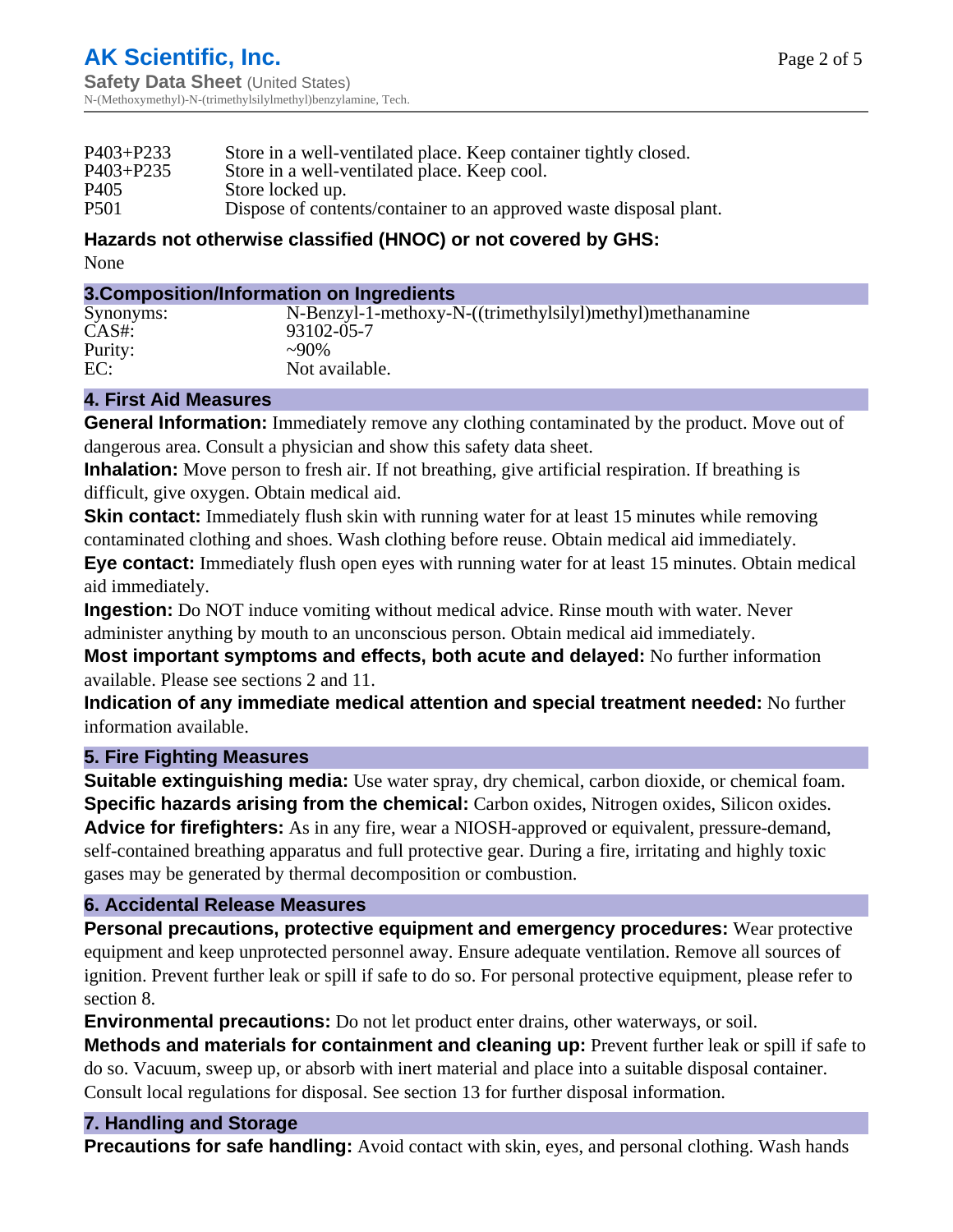thoroughly after handling. Avoid breathing fumes. Use only with adequate ventilation. Wear suitable protective clothing, gloves, and eye/face protection. Keep away from sources of ignition. Minimize dust generation and accumulation. Keep container tightly closed. Open and handle container with care. Do not eat, drink, or smoke while handling.

**Conditions for safe storage, including any incompatibilities:** Store in a tightly-closed container when not in use. Store in a cool, dry, well-ventilated area away from incompatible substances. Keep away from sources of ignition. ,Store long-term at 2-8°C.

## **8. Exposure Controls/Personal Protection**

**9. Physical and Chemical Properties**

#### **Exposure limits:**

OSHA PEL: Not available. NIOSH REL: Not available.<br>ACGIH TLV: Not available. ACGIH TLV:

**Appropriate engineering controls:** Avoid contact with skin, eyes, and clothing. Wash hands before breaks and immediately after handling the product. Facilities storing or utilizing this material should be equipped with an eyewash fountain. Use adequate general and local exhaust ventilation to keep airborne concentrations low.

## **Personal protection**

- Eyes: Based on an evaluation of the eye or face hazards present, wear chemical splash-resistant safety glasses or goggles with side protection. A face shield may be appropriate in some workplaces. Use eyewear tested and approved under appropriate government standards such as OSHA 29 CFR 1910.133 or EU EN166.
- Hands: Wear gloves selected based on an evaluation of the possible hazards to hands and skin, the duration of use, the physical conditions of the workplace, and the chemical resistance and physical properties of the glove material.
- Skin and body: Protective clothing must be selected based on the hazards present in the workplace, the physical environment, the duration of exposure, and other factors. No fabric can provide protection against all potential hazards; therefore it is important to select the appropriate protective clothing for each specific hazard. At the minimum, wear a laboratory coat and close-toed footwear.
- Respiratory: Respirators are not a substitute for accepted engineering control measures such as enclosure or confinement of the operation, general and local ventilation, and substitution of less toxic materials. When respiratory personal protective equipment is appropriate based on an assessment of respiratory hazards in the workplace, use a NIOSH- or CEN-certified respirator.

| Colorless to light yellow clear liquid |
|----------------------------------------|
| C13H23NOSi                             |
| 237.41                                 |
| Not available.                         |
| Not available.                         |
| $76^{\circ}$ C (0.3mmHg)               |
| Not available.                         |
| $66^{\circ}C$                          |
| Not available.                         |
| Please see section 2.                  |
| Not available.                         |
| Not available.                         |
| Not available.                         |
| Not available.                         |
| 0.928-0.936                            |
|                                        |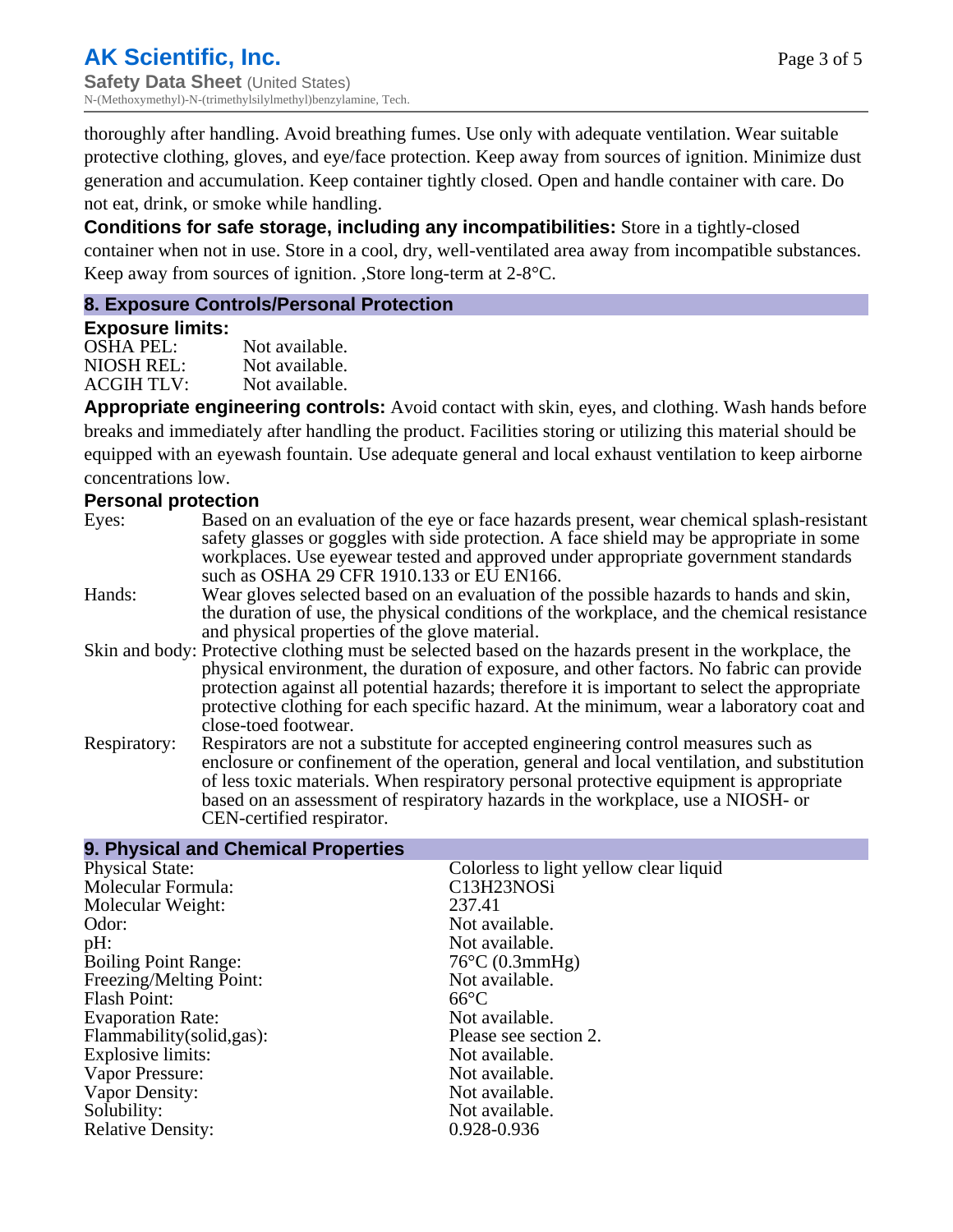**Safety Data Sheet** (United States) N-(Methoxymethyl)-N-(trimethylsilylmethyl)benzylamine, Tech.

| Refractive Index:<br>Volatility:<br><b>Auto-ignition Temperature:</b><br><b>Decomposition Temperature:</b><br><b>Partition Coefficient:</b>                                  |                                                                                  | 1.4890-1.4940<br>Not available.<br>Not available.<br>Not available.<br>Not available.                                                                                                                                                                                                                                                                                                                                 |
|------------------------------------------------------------------------------------------------------------------------------------------------------------------------------|----------------------------------------------------------------------------------|-----------------------------------------------------------------------------------------------------------------------------------------------------------------------------------------------------------------------------------------------------------------------------------------------------------------------------------------------------------------------------------------------------------------------|
| <b>10. Stability and Reactivity</b>                                                                                                                                          |                                                                                  |                                                                                                                                                                                                                                                                                                                                                                                                                       |
| Reactivity:<br>Chemical stability:<br>Possibility of hazardous reactions:<br>Conditions to avoid:<br>Incompatible materials:<br>Hazardous decomposition products:            | Not available.<br>Not available.<br>Dust generation.<br>Strong oxidizing agents. | Stable under recommended temperatures and pressures.<br>Carbon oxides, Nitrogen oxides, Silicon oxides.                                                                                                                                                                                                                                                                                                               |
| <b>11. Toxicological Information</b><br>RTECS#<br>Acute toxicity:<br>Routes of exposure:<br>Symptoms related to the physical, chemical and<br>toxicological characteristics: |                                                                                  | Not available.<br>Not available.<br>Inhalation, eye contact, skin contact, ingestion.<br>Skin contact may result in inflammation<br>characterized by itching, scaling, reddening,<br>blistering, pain or dryness. Eye contact may result<br>in redness, pain or severe eye damage. Inhalation<br>may cause irritation of the lungs and respiratory<br>system. Overexposure may result in serious illness<br>or death. |

#### **Carcinogenicity**

| Not classified.                                                                                                                                                                                         |
|---------------------------------------------------------------------------------------------------------------------------------------------------------------------------------------------------------|
| Not listed.                                                                                                                                                                                             |
| Not listed.                                                                                                                                                                                             |
| Acute toxic effects: Inflammation of the eye is characterized by redness, watering, and itching. Skin<br>inflammation is characterized by itching, scaling, reddening, or, occasionally,<br>blistering. |
|                                                                                                                                                                                                         |

#### **12. Ecological Information**

| Not available. |
|----------------|
| Not available. |
| Not available. |
| Not available. |
| Not available. |
|                |

**13. Disposal Considerations** Chemical waste generators must determine whether a discarded chemical is classified as hazardous waste. US EPA guidelines for the classification determination are listed in 40 CFR 261.3. Additionally, waste generators must consult state and local hazardous waste regulations to ensure complete and accurate classification. Observe all federal, state and local regulations when disposing of the substance.

Disposal of packaging: Do not reuse containers. Dispose of as unused product.

#### **14. Transportation Information**

# **DOT (United States)**

UN number: Not hazmat Proper shipping name:<br>
Transport hazard class:<br>
Not available. Transport hazard class:<br>
Packing group: Not available.<br>
Not available. Packing group: